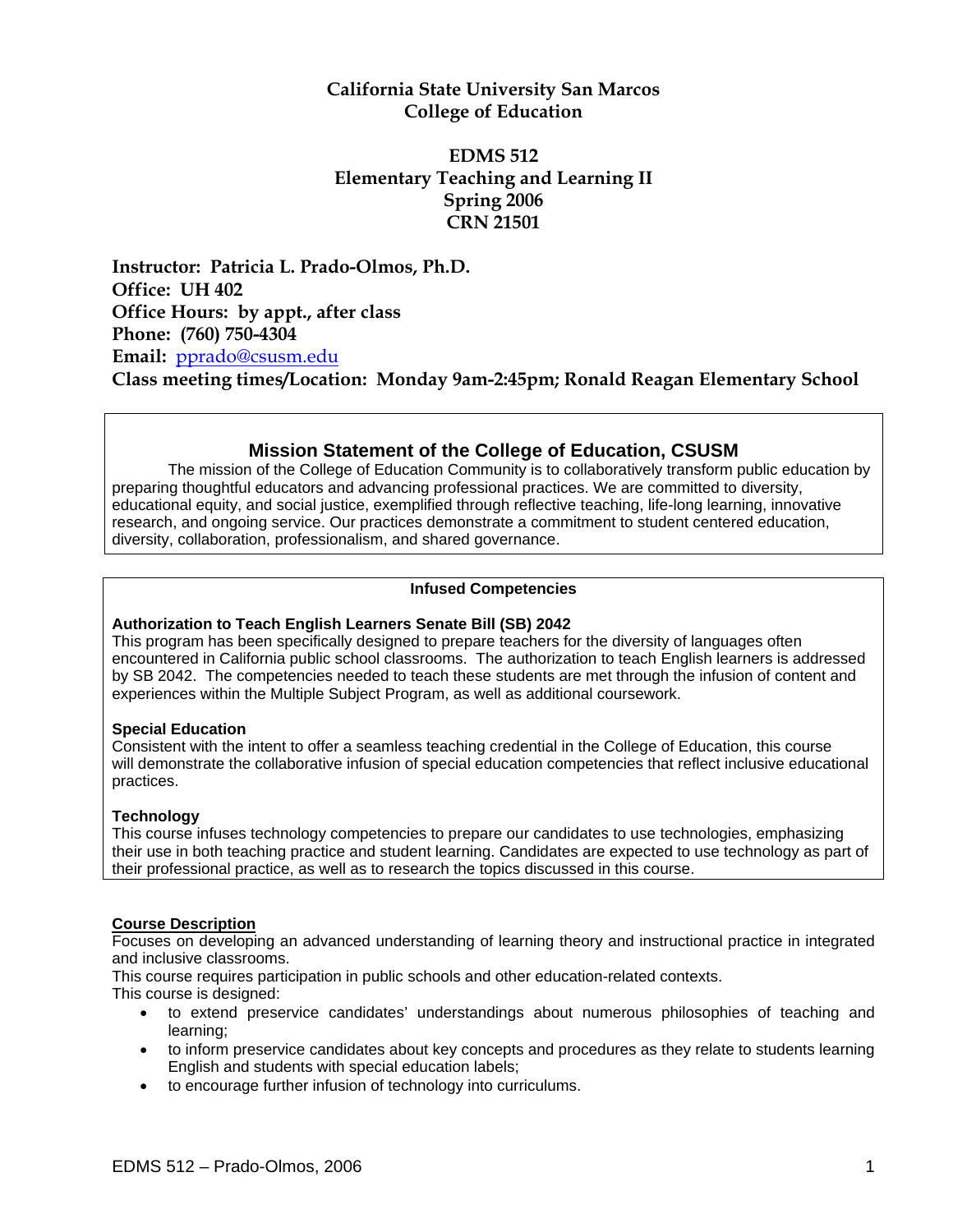#### **Course Prerequisites**

Admission to the CSUSM College of Education Teacher Credential Program. Successful completion of EDMS 511

### **Course Objectives**

The purposes of this course are threefold:

- to expand preservice candidates knowledge about general learning theories and experiences with a range of pedagogical practices;
- to enhance preservice candidates' awareness of the multiple perspectives and learning styles that exist in diverse classrooms and other education-related settings;
- to provide a safe environment for preservice candidates' discussion of, and experimentation with, a variety of techniques and methods of instruction.

# **Teacher Performance Expectations (TPE) Competencies**

This course is designed to help teachers seeking the Multiple Subjects Credential to develop the skills, knowledge, and attitudes necessary to assist schools and districts in implementing effective programs for students. The successful candidate will be able to merge theory and practice in order to realize a comprehensive and extensive educational program for all students. The following TPE's are primarily addressed in this course:

TPE 6d – Engaging and supporting all learners (IEP)

- TPE 9 Instructional Planning (3 mos. Plan)
- TPE 14 Educational technology (Taskstream)

These TPEs will be uploaded to TaskStream as part of the course requirements. The purpose of the portfolio is to assess how well you meet the TPEs. Although all the artifacts you place (more than 1 per TPE) in your portfolio have been assessed/graded by your professors, it is not clear if you have a thorough understanding of the TPEs and can make the connection between the assignments completed in class with the teaching you have experienced and the TPEs. Your task to write a cogent reflective essay for each TPE on how the artifacts you have chosen provide evidence that shows you have demonstrated meeting each TPE. Each narrative must include a: a) description b) analysis and c) reflection.

#### **Required Texts**

- Tomlinson, C. A. (1999). *The Differentiated Classroom: Responding to the needs of all learners.*  Alexandria, VA: Association for Supervision and Curriculum Development. ISBN # 0-87120-342- 1 (Available as an e-book online.)
- Choate, J. S. (2004) *Successful Inclusive Teaching (4rd ed.)* Needham, MA: Allyn & Bacon.
- Villa, R. and Thousand, J. (2005). *Creating an Inclusive School*. (2<sup>nd</sup> ed.) Alexandria, VA: Association for Supervision and Curriculum Development.
- Marion, Valadez, and Woo (2003). *Elementary Teaching and Learning.* Needham Heights, MA: Allyn and Bacon.
- TaskStream Electronic Portfolio, Must register and pay fee online prior to first class @ www.TaskStream.com (register for 1 year minimum).

#### **Students with Disabilities Requiring Reasonable Accommodations**

Students must be approved for services by providing appropriate and recent documentation to the Office of Disable Student Services (DSS). This office is located in Craven Hall 5205, and can be contacted by phone at (760) 750-4905, or TTY (760) 750-4909. Students authorized by DSS to receive reasonable accommodations should meet with their instructor during office hours or, in order to ensure confidentiality, in a more private setting.

**Writing:** In keeping with the All-University Writing Requirement, all 3 unit courses must have a writing component of at least 2,500 words (approximately 10 pages) which can be administered in a variety of ways.

#### **Plagiarism**

All work submitted for this course should reflect students' efforts. When relying on supporting documents authored by others, cite them clearly and completely using American Psychological Association (APA) manual,  $5<sup>th</sup>$  edition. Failure to do so may result in failure of the course.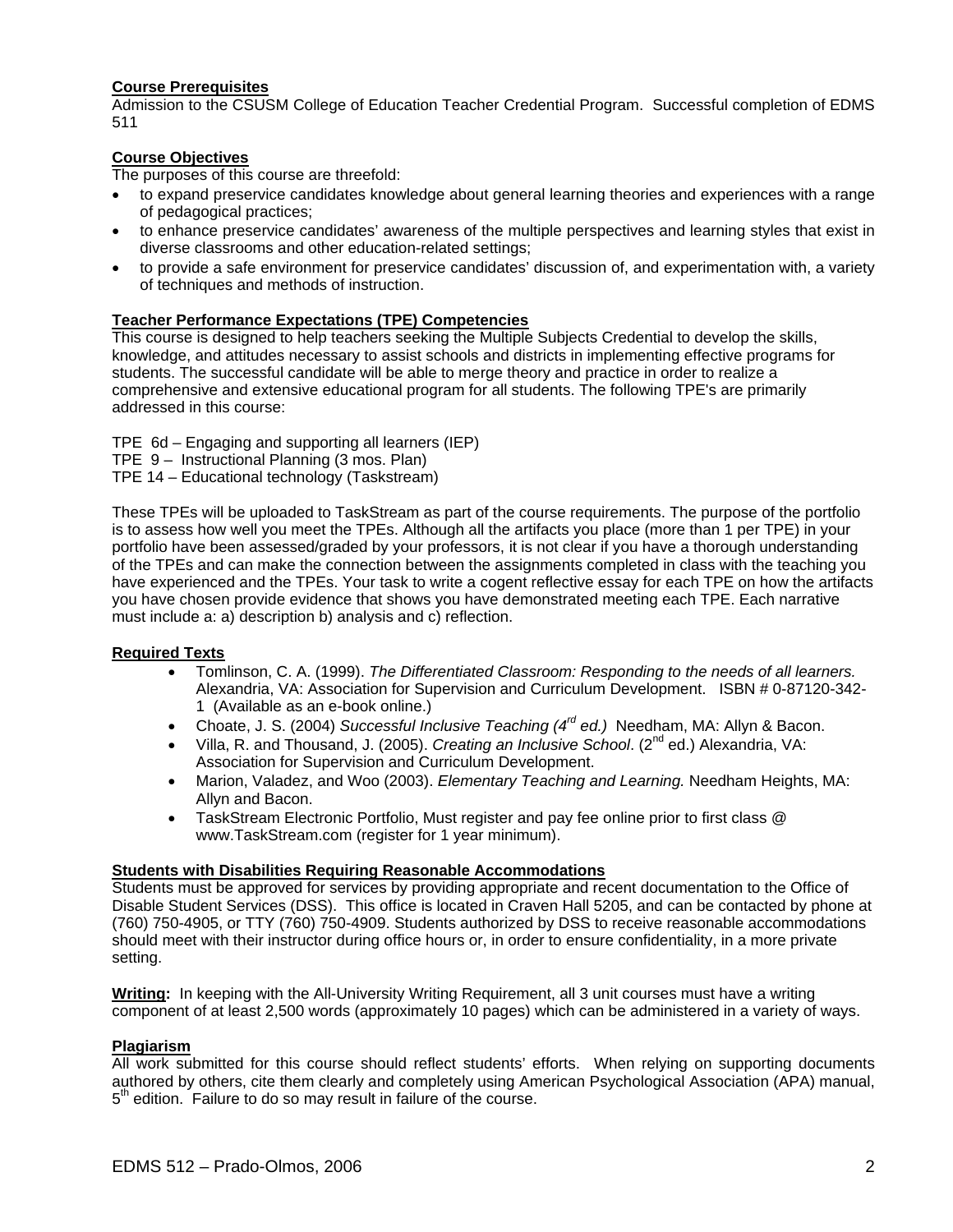#### **CSUSM Academic Honesty Policy**

"Students will be expected to adhere to standards of academic honesty and integrity, as outlined in the Student Academic Honesty Policy. All written work and oral assignments must be original work. All ideas/materials that are borrowed from other sources must have appropriate references to the original sources. Any quoted material should give credit to the source and be punctuated with quotation marks.

Students are responsible for honest completion of their work including examinations. There will be no tolerance for infractions. If you believe there has been an infraction by someone in the class, please bring it to the instructor's attention. The instructor reserves the right to discipline any student for academic dishonesty in accordance with the general rules and regulations of the university. Disciplinary action may include the lowering of grades and/or the assignment of a failing grade for an exam, assignment, or the class as a whole."

#### **Grading Policy**

All students will come prepared to class; readings and homework assignments are listed on the dates on which they are due.

All required work is expected to be on time. One grade level will be deducted for each class meeting for which it is late (e.g., an "A" assignment that is submitted one class session late will be marked down to a "B"). Unless prior instructor approval is secured, assignments will not be accepted three class sessions after which they are due. Exceptions will be handled on a case-by-case basis, as determined by the instructor.

It is expected that students will proofread and edit their assignments prior to submission. Students will ensure that the text is error-free (grammar, spelling), and ideas are logically and concisely presented. The assignment's grade will be negatively affected as a result of this oversight. Each written assignment will be graded approximately 80% on content and context (detail, logic, synthesis of information, depth of analysis, etc.), and 20% on mechanics (grammar, syntax, spelling, format, uniformity of citation, etc.). All citations, where appropriate, will use American Psychological Association (APA) format. Consult American Psychological Association (APA) Manual, 5th edition for citation guidance.

Grading will also include a component of "professional demeanor." Students will conduct themselves in ways that are generally expected of those who are entering the education profession. This includes but is not limited to:

- On-time arrival to all class sessions;
- Advance preparation of readings and timely submission of assignments;
- Respectful participation in all settings (e.g., whole group, small group, in/outside of class);
- Carefully considered, culturally aware approaches to solution-finding.

| <b>Course Assignments</b>       |                                              |                                             |            |                |  |
|---------------------------------|----------------------------------------------|---------------------------------------------|------------|----------------|--|
| Disability matrix               |                                              |                                             | 15 points  |                |  |
| IEP                             |                                              |                                             | 15 points  |                |  |
| <b>Philosophy Statement</b>     |                                              |                                             | 15 points  |                |  |
| Year Long Plan                  |                                              |                                             | 20 points  |                |  |
| Peer Teaching Demonstration     |                                              |                                             | 10 points  |                |  |
| <b>TaskStream Submissions</b>   |                                              |                                             | 10 points  |                |  |
| Attendance/Participation        |                                              |                                             | 15 points  |                |  |
| Total                           |                                              |                                             | 100 points |                |  |
| <b>Grading Scale</b>            |                                              |                                             |            |                |  |
| $A = 93 - 100$<br>$A = 90 - 92$ | $B+=86-89$<br>$B = 83 - 86$<br>$B = 80 - 82$ | $C+= 77-79$<br>$C = 73-76$<br>$C - 70 - 72$ | $D=60-69$  | F=59 or lower. |  |

#### **Please note assignments are due whether or not you are present in class that day.**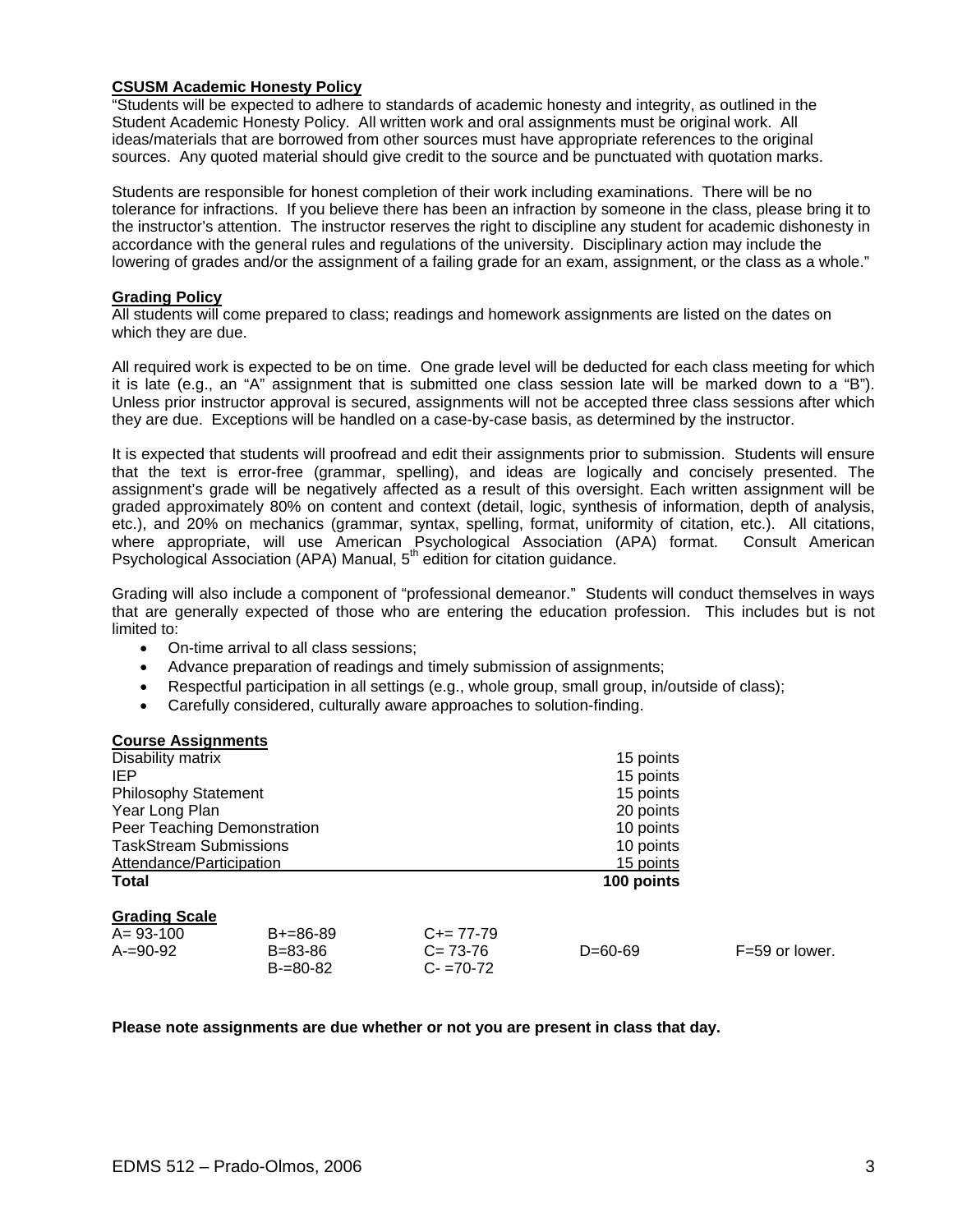# **CROSSCULTURAL, LANGUAGE, AND ACADEMIC DEVELOPMENT (CLAD) COMPETENCIES.**

| <b>PART 1: LANGUAGE STRUCTURE</b>                                                                                                               | <b>PART 2: METHODOLOGY</b>                                                                                                     | PART 3:                                                                                             |
|-------------------------------------------------------------------------------------------------------------------------------------------------|--------------------------------------------------------------------------------------------------------------------------------|-----------------------------------------------------------------------------------------------------|
| <b>AND</b>                                                                                                                                      | OF BILINGUAL, ENGLISH                                                                                                          | <b>CULTURE</b>                                                                                      |
| FIRST- AND SECOND-LANGUAGE                                                                                                                      | <b>LANGUAGE DEVELOPMENT,</b>                                                                                                   | <b>AND</b>                                                                                          |
| <b>DEVELOPMENT</b>                                                                                                                              | AND                                                                                                                            | <b>CULTURAL DIVERSITY</b>                                                                           |
|                                                                                                                                                 | <b>CONTENT INSTRUCTION</b>                                                                                                     |                                                                                                     |
|                                                                                                                                                 |                                                                                                                                |                                                                                                     |
| I. Language Structure and Use:<br><b>Universals and Differences</b>                                                                             | I. Theories and Methods of Bilingual<br><b>Education</b>                                                                       | I. The Nature of Culture                                                                            |
| (including the structure of English)                                                                                                            |                                                                                                                                |                                                                                                     |
| A. The sound systems of language                                                                                                                | A. Foundations                                                                                                                 | A. Definitions of culture                                                                           |
| (phonology)                                                                                                                                     |                                                                                                                                |                                                                                                     |
| <b>B.</b> Word formation (morphology)                                                                                                           | B. Organizational models: What works for<br>whom?                                                                              | <b>B.</b> Perceptions of culture                                                                    |
| C. Syntax                                                                                                                                       | C. Instructional strategies                                                                                                    | C. Intragroup differences (e.g., ethnicity,<br>race, generations, and micro-cultures)               |
| <b>D.</b> Word meaning (semantics)                                                                                                              | II. Theories and Methods for Instruction<br>In and Through English                                                             | D. Physical geography and its effects on<br>culture                                                 |
| E. Language in context                                                                                                                          | A. Teacher delivery for both English<br>language development and content                                                       | E. Cultural congruence                                                                              |
|                                                                                                                                                 | instruction                                                                                                                    |                                                                                                     |
| F. Written discourse                                                                                                                            | B. Approaches with a focus on English<br>language development                                                                  | II. Manifestations of Culture: Learning<br><b>About Students</b>                                    |
| G. Oral discourse                                                                                                                               | C. Approaches with a focus on content<br>area instruction (specially designed<br>academic instruction delivered in<br>English) | A. What teachers should learn about their<br>students                                               |
| H. Nonverbal communication                                                                                                                      | D. Working with paraprofessionals                                                                                              | <b>B.</b> How teachers can learn about their<br>students                                            |
| II. Theories and Factors in First- and<br><b>Second-Language Development</b>                                                                    | III. Language and Content Area<br><b>Assessment</b>                                                                            | C. How teachers can use what they learn<br>about their students (culturally responsive<br>pedagogy) |
| A. Historical and current theories and models<br>of language analysis that have implications<br>for second-language development and<br>pedagogy | A. Purpose                                                                                                                     | III. Cultural Contact                                                                               |
| B. Psychological factors affecting first- and<br>second-language development                                                                    | <b>B.</b> Methods                                                                                                              | A. Concepts of cultural contact                                                                     |
| C. Socio-cultural factors affecting first- and<br>second-language development                                                                   | C. State mandates                                                                                                              | <b>B.</b> Stages of individual cultural contact                                                     |
| D. Pedagogical factors affecting first- and<br>second-language development                                                                      | <b>D.</b> Limitations of assessment                                                                                            | C. The dynamics of prejudice                                                                        |
| E. Political factors affecting first- and second-   E. Technical concepts<br>language development                                               |                                                                                                                                | D. Strategies for conflict resolution                                                               |
|                                                                                                                                                 |                                                                                                                                | IV. Cultural Diversity in U.S. and CA.                                                              |
|                                                                                                                                                 |                                                                                                                                | A. Historical perspectives                                                                          |
|                                                                                                                                                 |                                                                                                                                | <b>B.</b> Demography                                                                                |
|                                                                                                                                                 |                                                                                                                                | C. Migration and immigration                                                                        |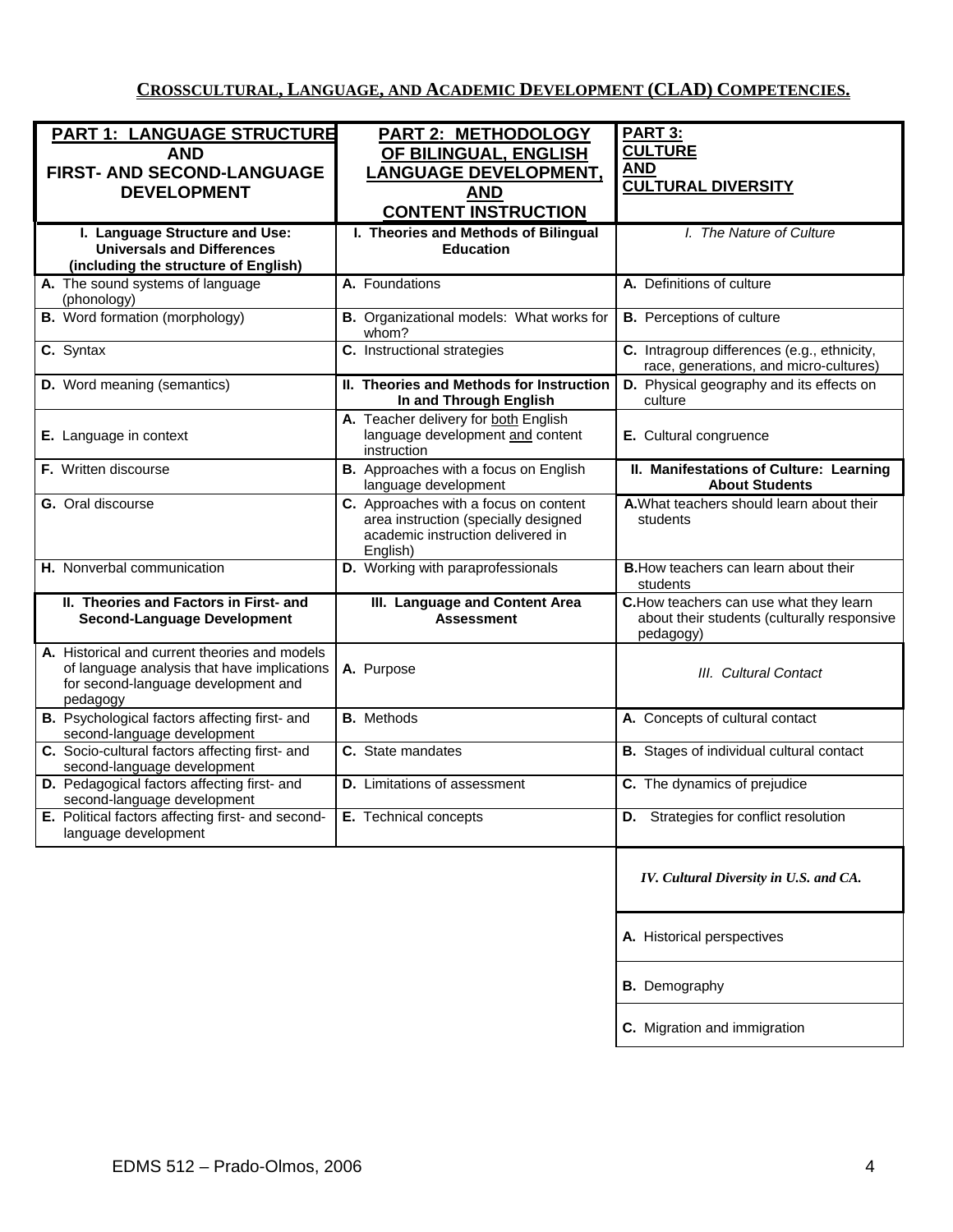# **Course Outline**

**While this syllabus is carefully planned, it may be modified at any time in response to the needs and interests of the class.** 

| Date                 | Topic                                                                                                                                                                                                | Assignment                                                                                                                                                              |
|----------------------|------------------------------------------------------------------------------------------------------------------------------------------------------------------------------------------------------|-------------------------------------------------------------------------------------------------------------------------------------------------------------------------|
| Session 1<br>1/23/06 | Introduction/Course Overview/Community<br><b>Building</b><br>Student teaching reflection<br><b>Preview Disability Matrix</b><br>Begin Philosophy statement revisions<br><b>Demonstration Lessons</b> | Choate: Chapter 3 & 16<br>Villa: Chapters 1 & 2<br>Bring philo statements from EDUC 350                                                                                 |
| Session 2<br>1/30/06 | <b>Disability Matrix-in class activity DUE</b><br>Preview 3 Mos. Plan Assignment<br>Preview IEP Assignment<br>Video-IEP<br><b>Demonstration Lessons</b>                                              | Choate: Chapters 1, 2 & 15<br>Villa: Chapters 1, 2, 3, 4 & 7<br><b>IEP Lecturette</b><br>Bring copies of all content area<br>standards                                  |
| Session 3<br>2/6/06  | Philosophy into Action - in class activity<br>Assessing Reasoning<br>Motivation in Learning and Teaching<br>3 Mos plan work session<br><b>Demonstration Lessons</b>                                  | Villa: Chapters 4, 5 & 6<br>Custom Reader one: Ways of knowing<br>connected to practice<br><b>Custom Reader two: Structures and</b><br>procedures that promote learning |
| Session 4<br>2/13/06 | Differentiated Design - Performance<br>Assessment<br>Philosophy statement peer revision<br>3 mos. Plan work session<br><b>IEP Assignment DUE</b><br><b>Demonstration Lessons</b>                     | <b>Custom Reader three: Differentiated</b><br>Design                                                                                                                    |
| Session 5<br>2/20/06 | 3 Mos. Plan work session<br><b>Philosophy Statement DUE</b><br><b>Demonstration Lessons</b>                                                                                                          |                                                                                                                                                                         |
| Session 6<br>2/27/06 | CSTP - How Does It All Fit Together - BTSA<br>Teacher Reflection - What do you expect this<br>time around?<br>3 Mos. Plan DUE<br><b>Demonstration Lessons</b>                                        | <b>Custom Reader four: Reflective</b><br>Practice<br><b>Custom Reader five: Teacher as</b><br>Professional                                                              |
| Session 7<br>3/6/06  | Clean up<br>Diana Sanchez workshop                                                                                                                                                                   |                                                                                                                                                                         |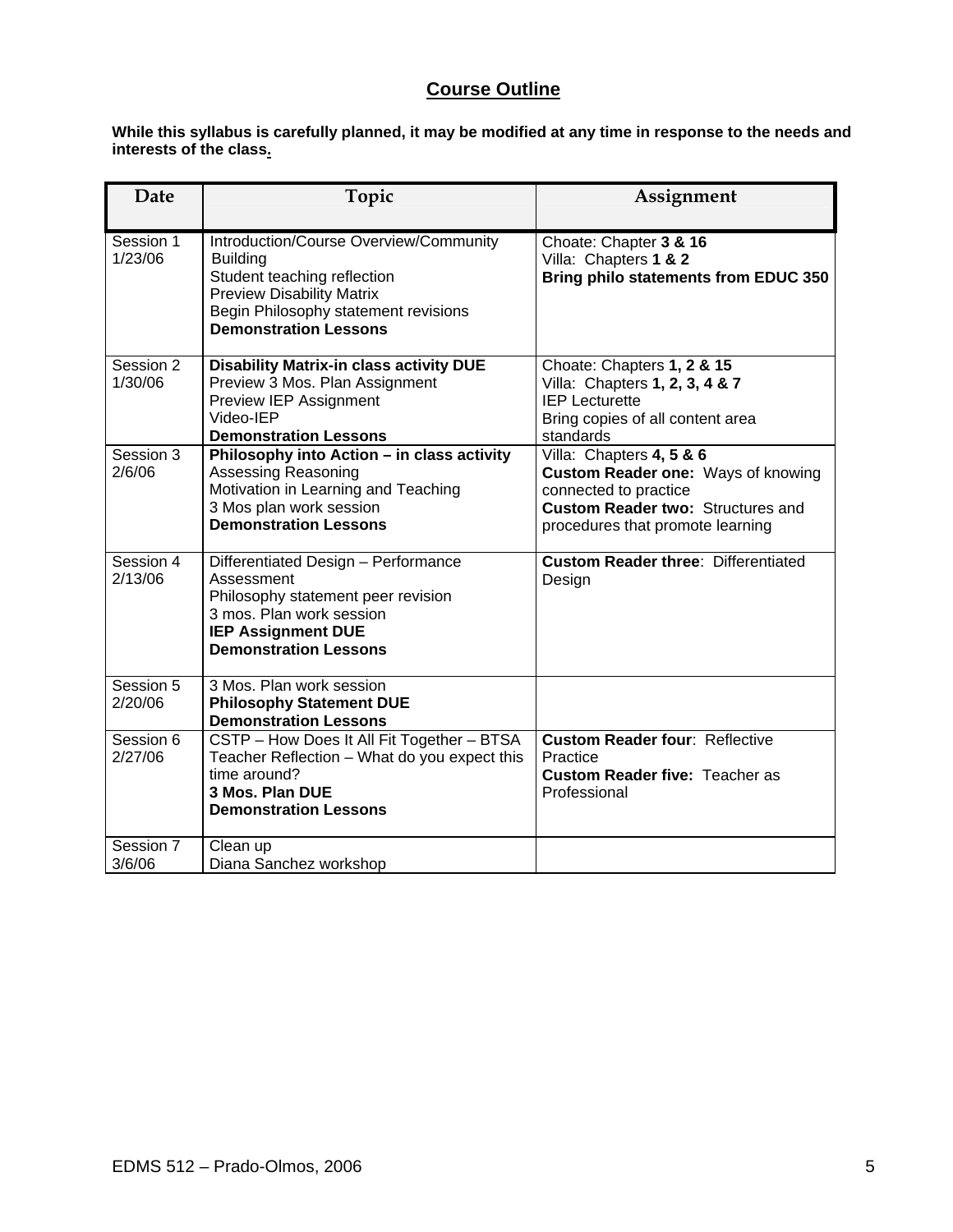Learner Objectives: Knowledge of U.S. special education disability categories, accompanying learner characteristics, and needed supports for success in general education

Assessment: Students apply their knowledge of nondiscriminatory assessment, processes for making a child eligible for special education, and the teacher's role in developing IEPs by creating a matrix of disabilities. Written products and class discussions evidencing assessment above

| Resource(s):    | Title and necessary information:                                                 |
|-----------------|----------------------------------------------------------------------------------|
| Textbook        | Choate, J.S. (2000) Successful inclusive teaching: Proven ways to detect and     |
| Chapters 2 & 15 | correct special needs $(3^{rd}$ ed.) Boston: Allyn & Bacon. (ISBN 0-205-30621-7) |

#### **Task Guidelines for the Disability matrix**

Students will work in small groups (4-5 members) to apply their knowledge of the categories of disability recognized by the Individuals with Disabilities Education Act (IDEA) by creating a graphic organizer in the form of a Bloom Ball, as a visual representation of the thirteen (13) special education disability categories presented in this course.

Bloom Ball Disability Matrix:

- 1. Get a sheet of patterned paper from your instructor. You'll need 14 circles total trace or copy.
- 2. You may plan a theme for your project to decorate the ediges.
- 3. Do not write or draw outside of the lines. They will be folded and used to connect your ball.
- 4. Follow the directions below. Write info in each circle, except for a title circle. Make sure all your group members' names are on the title circle.
- 5. When you are finished writing and coloring, cut out the circles and prepare to assemble your bloom ball.
- 6. All writing must be in ink or typed.
- 7. The following instructions relate to the information to be included in each circle:
	- a. The name of the handicapping condition
	- b. A brief description of the learning and/or social behaviors associated with the disability
	- c. One assessment appropriate to use to determine the presence or degree of the disability
	- d. One typical adaptation/modification in **curriculum, materials, goals (content)**
	- e. One typical adaptation/modification in **classroom environment (process)**
	- **f.** One typical adaptation/modification in **teaching practices (process)**
	- **g.** One typical adaptation/modification in **assessments** required of the student **(product)**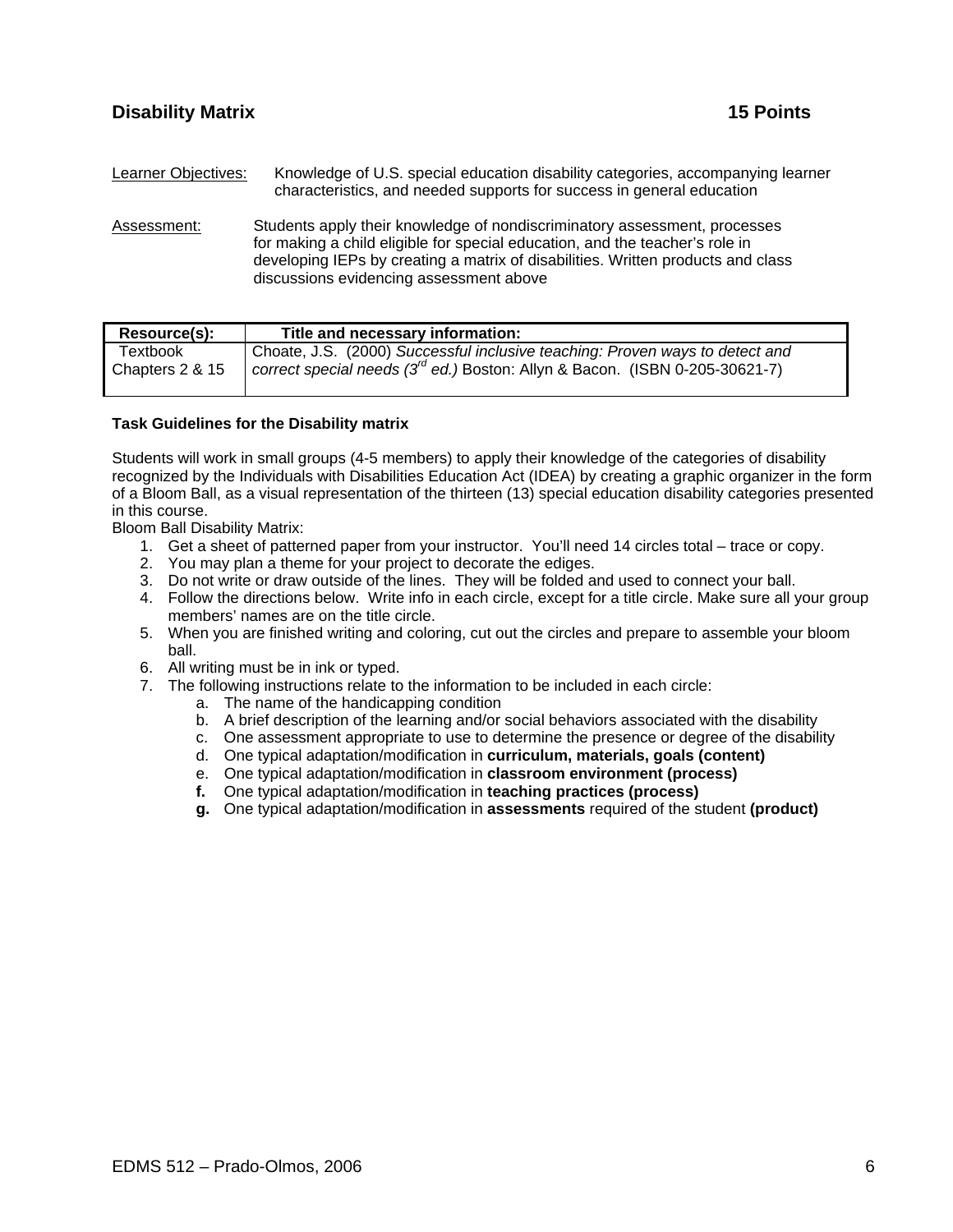# **Grading Rubric for Disability Matrix**

|                           | $\Omega$        | $\overline{2}$   | 3                | Pts. |
|---------------------------|-----------------|------------------|------------------|------|
| Graphic Organizer - Bloom | Inappropriate   | Somewhat         | Appropriate,     |      |
| <b>Ball</b>               | /disorganized   | appropriate,     | organized, easy  |      |
|                           |                 | organized        | to read and find |      |
|                           |                 |                  | information      |      |
| Name/Descriptions         | Elements are    | Some elements    | All elements are |      |
|                           | missing         | are addressed    | addressed        |      |
|                           | and/or          | and information  | and information  |      |
|                           | inaccurate      | is partially     | is correct       |      |
|                           |                 | correct          |                  |      |
| Assessment for disability | Elements are    | Some elements    | All elements are |      |
|                           | missing and/or  | are addressed    | addressed        |      |
|                           | inappropriate   | and information  | and information  |      |
|                           |                 | is partially     | is correct       |      |
|                           |                 | correct          |                  |      |
| Adaptations/Modifications | Elements are    | Some elements    | All elements are |      |
|                           | missing and/or  | are addressed    | addressed        |      |
|                           | inappropriate   | and information  | and information  |      |
|                           |                 | is partially     | is correct       |      |
|                           |                 | correct          |                  |      |
| Group work                | Members did not | Members          | Members fully    |      |
|                           | cooperate       | cooperated, but  | cooperated,      |      |
|                           | and/or did not  | required         | worked           |      |
|                           | contribute      | assistance and   | together and     |      |
|                           | in an equitable | support from the | contributed      |      |
|                           | manner          | instructor or    | equally          |      |
|                           |                 | other peers      |                  |      |

**TOTAL** /15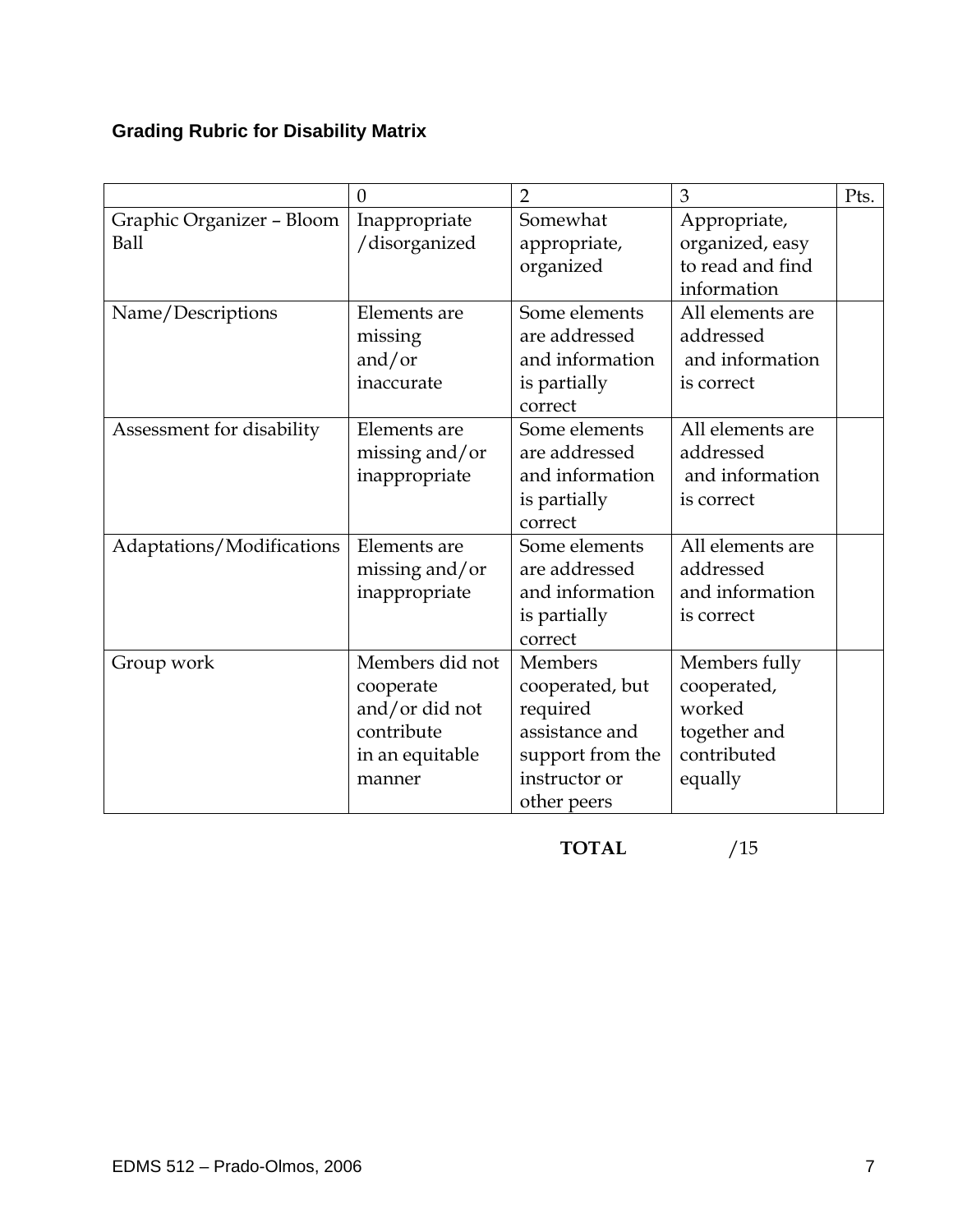# **The IEP Process** 15 Points **15 Points**

| <b>Learner Outcomes:</b> | Knowledge of nondiscriminatory assessment, processes for making a child<br>eligible for special education, and the teacher's role in developing IEPs                                                                                                                                                                           |
|--------------------------|--------------------------------------------------------------------------------------------------------------------------------------------------------------------------------------------------------------------------------------------------------------------------------------------------------------------------------|
| <b>Assessment:</b>       | Students apply their knowledge of nondiscriminatory<br>assessment, processes for making a child eligible for<br>special education, and the teacher's role in developing IEP<br>by                                                                                                                                              |
|                          | Creating their own "Best Practices in the IEP Process"<br>1)<br>Checklist" and use the checklist to assess the IEP<br>process employed in the student's school;<br>2) Creating a resource list of the special education and<br>related services personnel in the school and in the<br>school district upon whom they can call. |
|                          | 3) Evaluating the assessment process in their school<br>relative to assessment team member responsibilities,<br>identifying learnings about the school's assessment<br>processes and suggestions for improvement, if<br>appropriate.                                                                                           |
|                          | Evaluating an IEP meeting in terms of team<br>4)<br>communication, creative problem solving, and family<br>centeredness.                                                                                                                                                                                                       |

| Resource(s):                          | Title and necessary information:                                                                                                                                                                                                  |
|---------------------------------------|-----------------------------------------------------------------------------------------------------------------------------------------------------------------------------------------------------------------------------------|
| Textbook/pages                        | Choate, J.S. (2000) Successful inclusive teaching: Proven ways to detect and<br>correct special needs $(3^d$ ed.) Boston: Allyn & Bacon. (ISBN 0-205-30621-7)                                                                     |
|                                       | Chapter 1                                                                                                                                                                                                                         |
| <b>Supplemental Print</b><br>Material | Lecturette by Jacqueline Thousand, Professor, CSUSM, College of Education                                                                                                                                                         |
| Video/segment                         | Video Segment # 2 "Working Together: The IEP The Inclusion Series (1998)<br>Weland Prods/KCET and Allyn & Bacon. (ISBN 0-205-29111-2)                                                                                             |
| Internet Site(s)                      | www.dssc.org/frc/frcl.htm<br>This Federal Resource Center for Special Education site provides general<br>information about and news pertaining to special education as well as special<br>technical assistance information.       |
|                                       | www.ed.gov/offices/OSERS/IDEA<br>This OSERS IDEA Home Page site provides a detailed explanation of IDEA.                                                                                                                          |
|                                       | www.pitsco.com/pitsco/specialed.html<br>This Pitsco's Launch site to special education resources links you to many useful<br>special education and disability related sites.                                                      |
|                                       | www.hood.edu/seri/serihome.htm<br>This Special Education Resources on the Internet site is a collection of internet-<br>accessible information resources of interest to those involved in fields related to<br>special education. |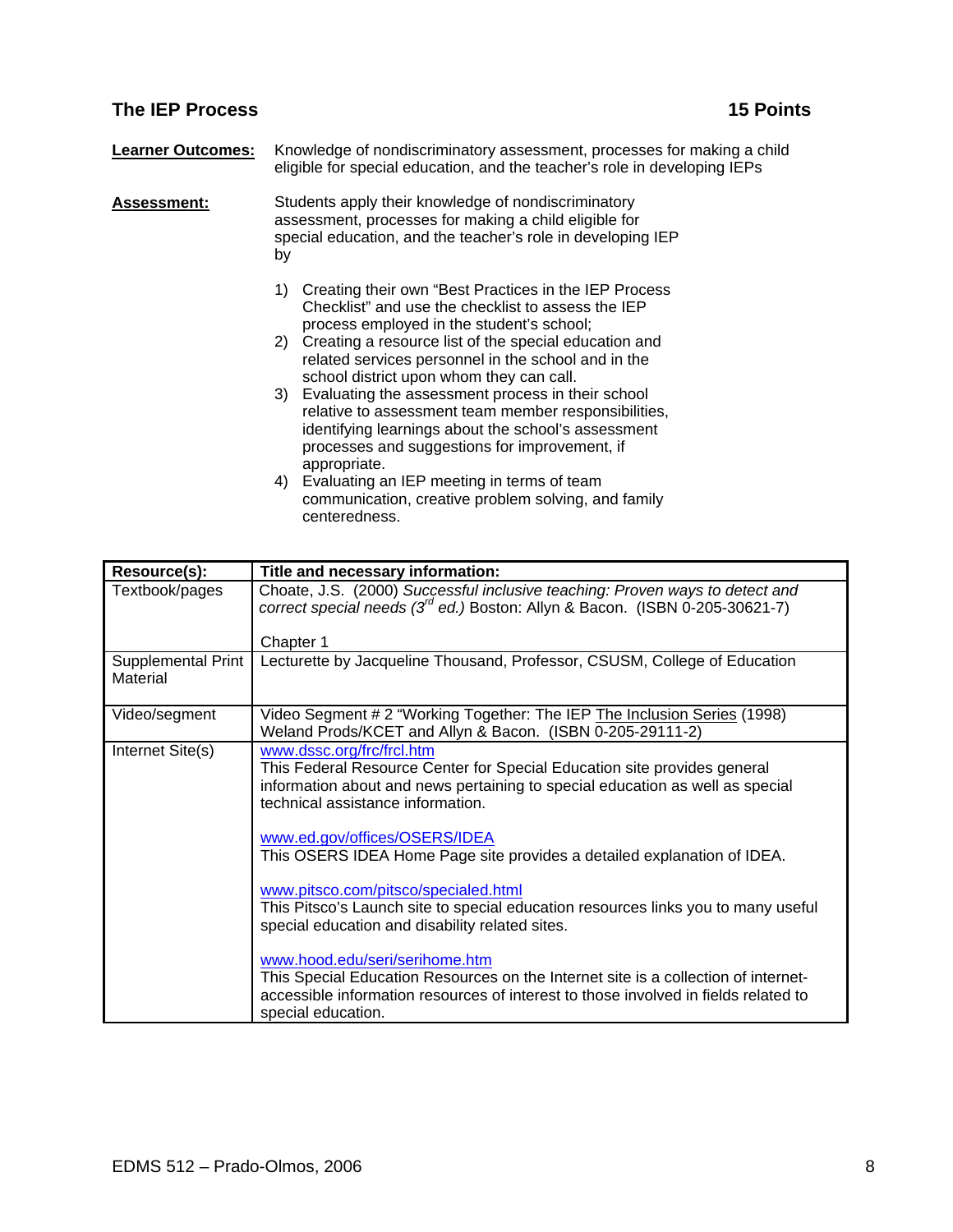# **Task Guidelines for the IEP Process**

Today's teachers will have students with identifiable disabilities in their classrooms. When the Student Study Team (SST) process is not satisfactory, a recommendation for the development of an Individual Education Program (IEP) may be the next step.

When developing an IEP, the following four questions should be addressed:

- 1. Who are all of the special education and related service personnel who can be called upon for support in the school and in the school district?
- 2. How does the school staff ensure that students receive nondiscriminatory evaluations and appropriate educational experiences?
- 3. Does the school's specific IEP meeting format address the following:
	- *Breadth of assessment*  More than one test must be used as the basis of evaluation Assess all areas related to the suspected disability
	- *Administration of assessment*  Select and administer nondiscriminatory racial and ethnic assessments Use trained personnel to administer assessments
	- *Timing of assessment*  Nondiscriminatory evaluation must occur before initial placement into or out of special education Reevaluation occurs every three years or more frequently, if conditions warrant or parents/guardians, or teacher request
	- *Parental/Guardian notification and consent*  Parents/guardians must be fully informed and consent to having their child assessed Consent for evaluation is not consent for placement into special education; separate consent is required for consent
	- Interpretation of assessment results must consider a variety of sources.
- 4. What does the school's specific IEP look like? Does it include and/or address the following:
	- The student's present level of educational performance, including how the disability affects the educational experience;
	- Measurable annual goals and short-term objectives;
	- The special education accommodations, related services, and other ways support will be provided to ensure the student's success;
	- The extent to which the student will participate with students who do not have disabilities in the general education and extracurricular activities;
	- Individual modifications if the student participates in standardized assessments, and explanation s for when the student does not participate in such assessments
	- The projected start date, frequency, location, and duration of modifications;
	- Brief discussion of how the student's progress towards annual goals will be assessed.

## **Application Activities**

#### **In-Class Video Viewing and Analysis**

View the video Segment # 2 "Working Together: The IEP" from The Inclusion Series (1998) Weland Prods/KCET and Allyn & Bacon. As you view the video, jot down notes regarding what is presented as (and what you perceive as) "best practices" or "great tips" in IEP development and implementation.

After viewing the segment, take your notes from the lecturette and the video viewing and create your own "Best Practices in the IEP Process Checklist." It is beneficial to do this in collaborative teams in and/or out of class. You will use this checklist later in an actual IEP meeting.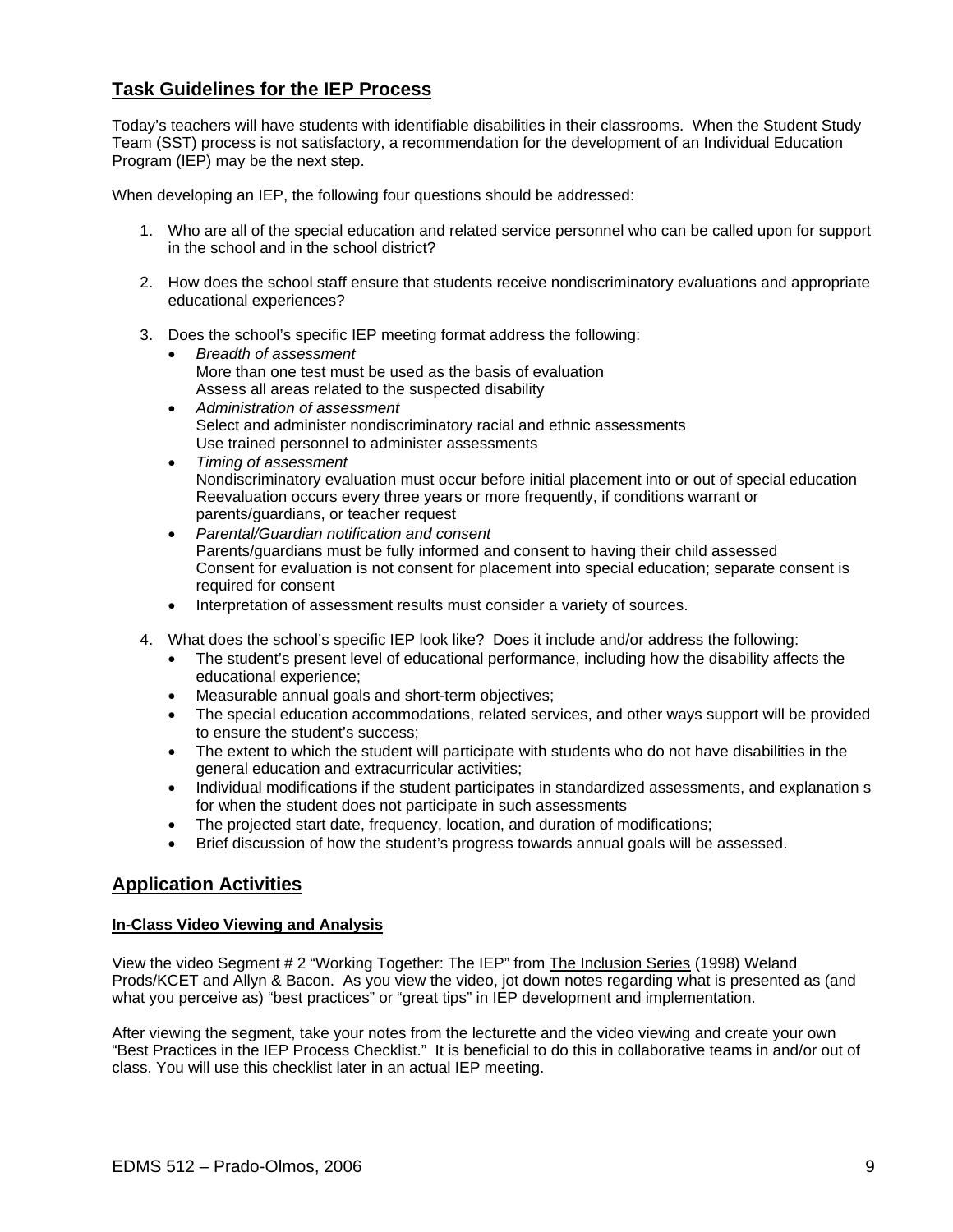#### **School-Based Activities**

Can you provide complete and accurate responses to the following four questions? If so, you should have your special education credential! If not, interview your school's special education support personnel or get the information you need to answer the questions from reference materials, web sites, and so forth.

**Question #1**: Who are all of the special education and related services personnel who I can call upon for support in this school and in the school district?

**Action**: Make a list of the roles, names, responsibilities, and ways in which to contact these resources. Keep this list in your top desk drawer or in you day planner.

**Question #2:** How does our school staff ensure that the responsibilities of the assessment team outlined in the lecturette occur?

**Action**: **1)** Create a "Best Practice Checklist" based on the IEP video watched in class. **2)** Interview one of your special education support personnel. Ask how the assessment process in your school ensures that each of the responsibilities of a student's evaluation team is fulfilled. Ask Interviewee to review your checklist and provide feedback. Take notes and write a one to two-paged summary of what you learned about your school's assessment process, include suggestions for improvement, if appropriate.

**Question #3**: What does my School's IEP look like and does it include all of the components identified as required in the lecturette?

**Action:** Have your special education support persons give you the latest IEP form, if you have no students eligible for special education in your classroom (could that possibly happen?). If you have one or more students with an IEP in your classroom (a sure bet), get one of the IEPs, preferably one of the more complex IEPs. In either case, once you have an IEP in hand, locate all of the component parts required of an IEP.

**Question #4**: What does an IEP meeting feel like? How well are "best practices" for IEP team meetings being practiced in my school?

**Action:** Attend an IEP meeting of a student who is not in your classroom. Your role is that of non-participant observer. While observing use your own "Best Practices in the IEP Process Checklist," to assess the presence or absence of best practices being practiced during the meeting. Write a one to two-paged reflection that focuses upon ways in which to optimize IEP team communication, creative problem solving, and family centeredness. If you cannot find an IEP meeting of a colleague to attend, complete the checklist while watching the IEP video located in the library and write a one to two page reflection on what you saw.

#### **Extension Activities**

Expand your knowledge of special education and your role in the special education referral and implementation process by visiting the following comprehensive web sites.

#### www.dssc.org/frc/frcl.htm

This Federal Resource Center for Special Education site provides general information about and news pertaining to special education as well as special technical assistance information.

#### www.ed.gov/offices/OSERS/IDEA

This OSERS IDEA Home Page site provides a detailed explanation of IDEA.

#### www.pitsco.com/pitsco/specialed.html

This Pitsco's Launch site to special education resources links you to many useful special education and disability related sites.

#### www.hood.edu/seri/serihome.htm

This Special Education Resources on the Internet site is a collection of internet-accessible information resources of interest to those involved in fields related to special education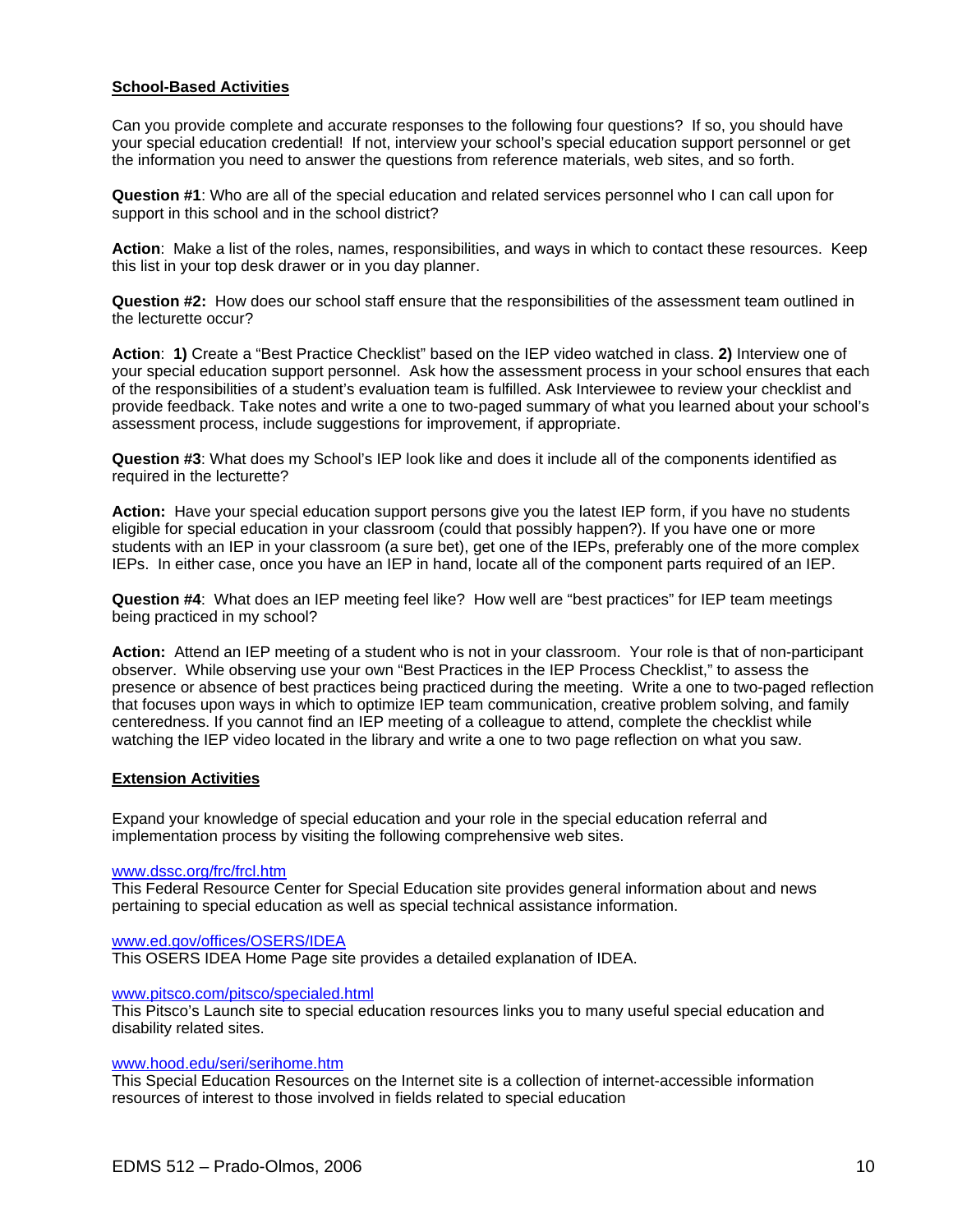#### **IEP "CHEAT" SHEET**

1. Create you own "Best Practices in the IEP Checklist"

Ex: \_\_\_\_\_\_ focused on student strength **EXECUTE:** STREAM STREAM STREAM STREAM STREAM STREAM STREAM STREAM STREAM STREAM STREAM STREAM STREAM STREAM STREAM STREAM STREAM STREAM STREAM STREAM STREAM STREAM STREAM STREAM STREAM STREAM STREAM STREAM STREAM STREAM S **with the student involved** 

- 2. Resource name, role, phone number list (s) - responsibilities (1-2 sentences)
- 3. Interview
	- interview
		- 1-2 page reflection/summary
- what did you learned?
- overview of what the interviewee said
	- suggestions for improvement
	- feedback on "Best Practices" Checklist
- 4. IEP Forms Blank or completed
- 5. Evaluation of an IEP (or video)
	- use checklist and reflect
		- 1 -2 page paper

# **IEP Grading Rubric**

|                  | $\overline{0}$  | $\overline{2}$             | 3                        | Pts. |
|------------------|-----------------|----------------------------|--------------------------|------|
| <b>Best</b>      | Inappropriate   | Somewhat appropriate,      | Appropriate, organized,  |      |
| Practices        | /disorganized,  | Organized, some info       | easy                     |      |
| Checklist        | incomplete info | included                   | to read and find         |      |
|                  |                 |                            | information              |      |
| Resource         | Elements are    | Names/numbers are          | Names/numbers are,       |      |
| List             | missing         | included but description   | included, the list is    |      |
|                  | and/or          | of responsibilities is     | complete and a           |      |
|                  | inaccurate      | missing                    | description of resp. is  |      |
|                  |                 |                            | included                 |      |
| Interview        | Elements are    | The interview is partially | The interview is         |      |
|                  | missing and/or  | complete                   | complete                 |      |
|                  | inappropriate   | and information is         | and information is       |      |
|                  |                 | partially correct          | correct                  |      |
| <b>IEP</b> Forms | Forms are       | Forms are included         | All forms are included   |      |
|                  | missing and/or  | and information is         | and information is       |      |
|                  | inappropriate   | partially correct          | correct                  |      |
| Eval. Of         | Eval and        | Eval and reflection are    | Eval. and reflection are |      |
| <b>IEP</b>       | reflection is   | included but lack depth,   | detailed, in depth and   |      |
|                  | missing         | detail and substance       | substantial              |      |

**TOTAL** /15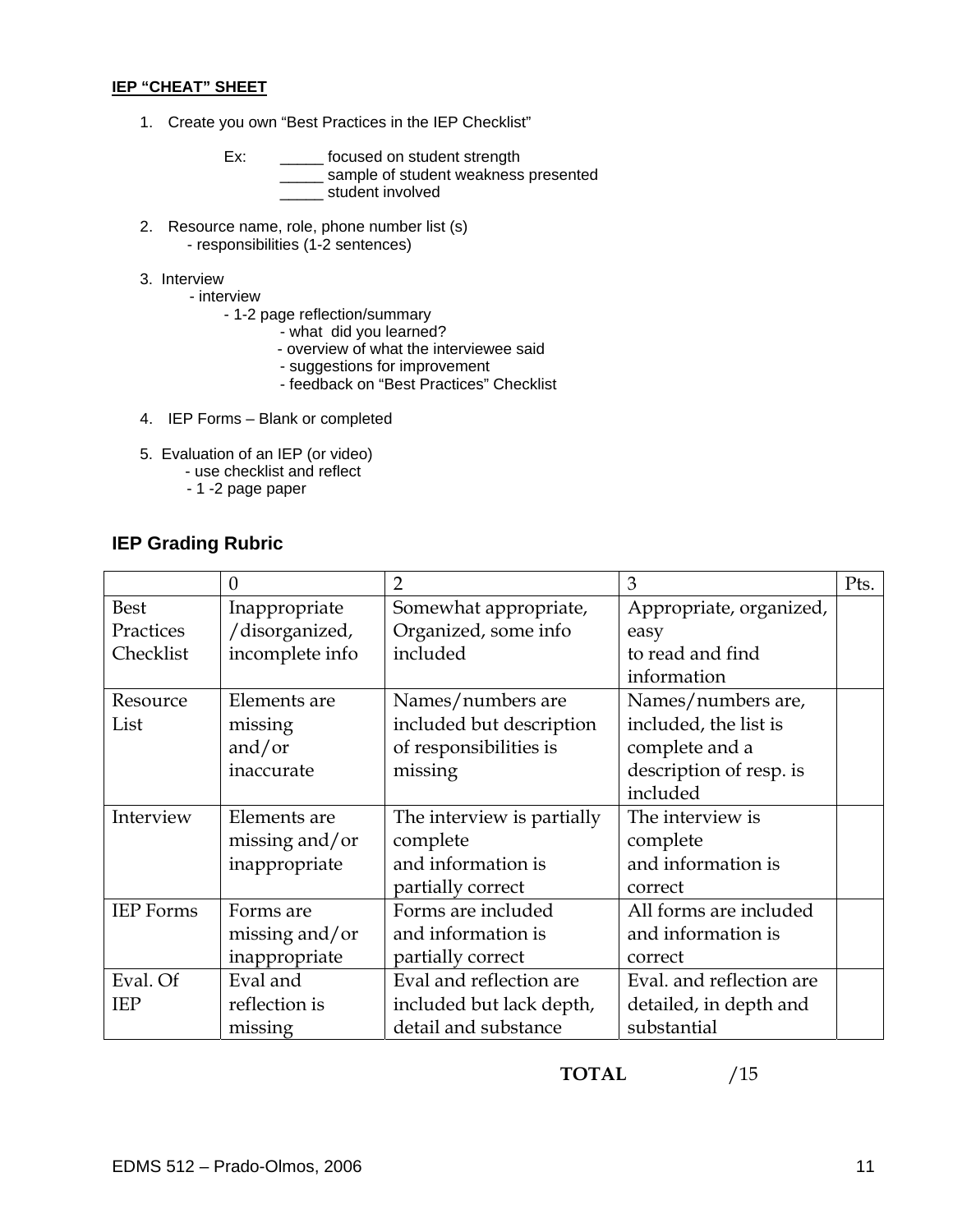# **Philosophy Statement/Parent Letter 15 Points 15 Points 15 Points 15 Points 15 Points 15 Points 15 Points 15 Points 15 Points 15 Points 15 Points 15 Points 15 Points 15 Points 15 Points 15 Points 15 Points 15 Points 15 Poi**

Learner Objectives: Refinement of a personal philosophy of teaching and creation of letter to parents

Assessment: Word processed philosophy of teaching statement letter

| Resource(s):   | Title and necessary information:                                                                                                                                                                                                 |  |
|----------------|----------------------------------------------------------------------------------------------------------------------------------------------------------------------------------------------------------------------------------|--|
| Textbook/pages | Villa, R. A. & Thousand, J. S. (1995). Creating an inclusive school. Alexandria, VA:<br>Association for Supervision and Curriculum Development.<br>Chapters 1, 2, 3, & 7                                                         |  |
|                | Choate, J. (2000). Basic principles of inclusive instruction. In J.S. Choate (Ed.)<br>Successful inclusive teaching: Proven ways to detect and correct special needs $(3^{rd}$<br>ed.) Boston: Allyn & Bacon.<br>Chapters 1 & 16 |  |

# **Task Guidelines for Philosophy Statement/Parent Letter**

### **Introduction & Conclusion 2 points**

Tell the reader what you will be addressing in this letter. Make sure you identify what educational philosophy, management approach, and instructional strategies frame your teaching practice.

### **Your educational philosophy 3 points**

Identify you educational philosophy and describe what you believe about students as learners, the learning process, families as partners and how to meet student needs.

#### **Your management approach 3 points 3 points 3 points 3 points**

Describe how you will create a supportive and positive learning environment for this diverse population of students to promote educational equity and positive intercultural relationships within the classroom and specify why these practices contribute to the creation of a democratic classroom.

Describe your primary methods, approaches, and strategies and how you organize instruction to promote educational equity and positive intercultural relationships within the classroom and specify why these practices contribute to the creation of a democratic classroom (Charles, 2000). Use your personal experiences as an observer or student teacher to support your argument.

#### **Your instructional approach 3 points**

Describe the first and second language and special education challenges you anticipate the students in this class will face. In your response, reference theories of first and second language, inclusion strategies, and literacy development.

### **Your personal identity 2 points**

It helps to share a bit of personal information with parents. You may include your educational background, teaching experience, interests, hobbies. etc.

### **Your expectations of parents 2 points**

Describe the kind of relationship you expect to establish with parents. Indicate the level of parent participation in your classroom that you'd like. Make sure you include ways to communicate with you.

# **Total \_\_\_\_\_\_\_\_ / 15 points**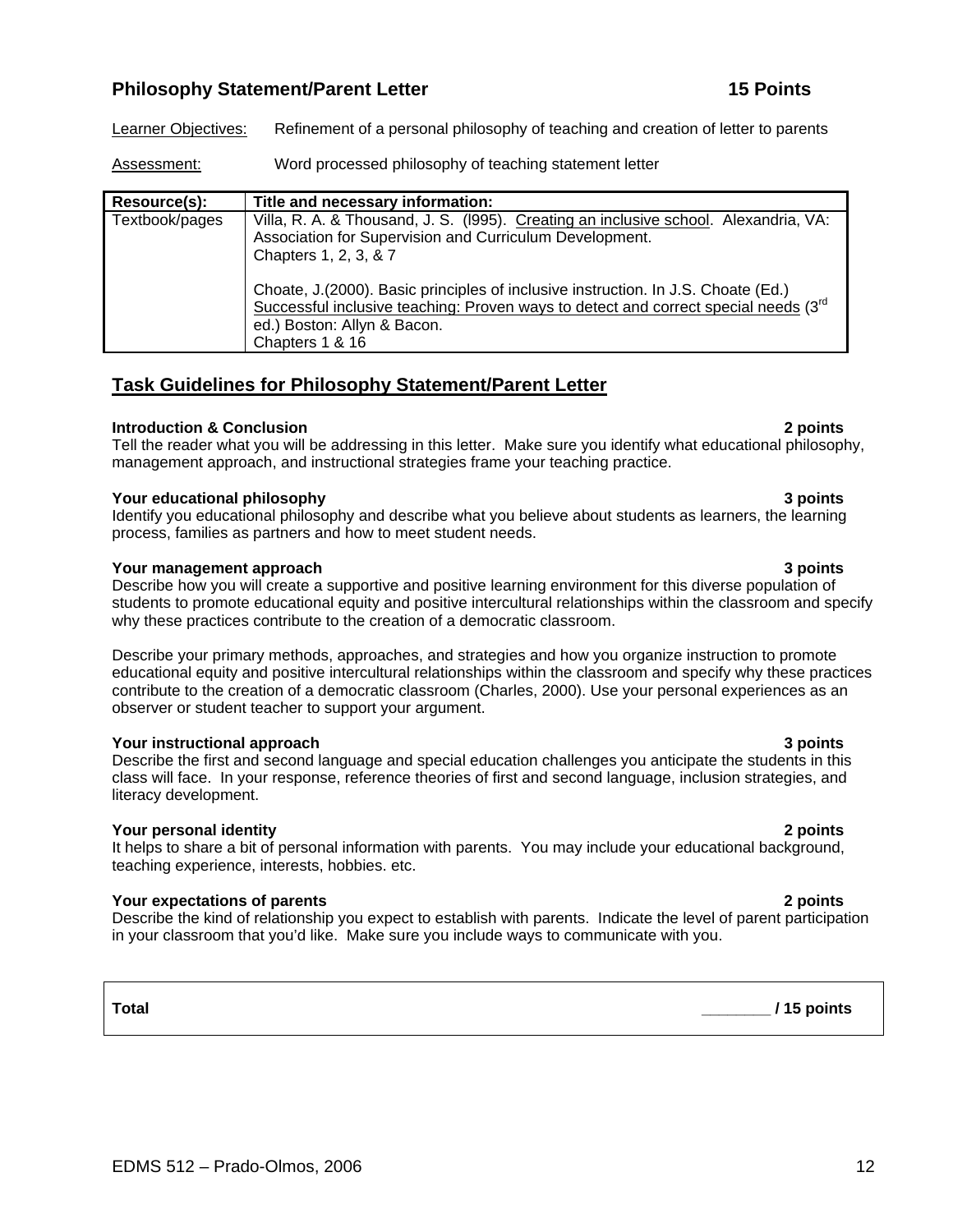# Alexandria, VA: ASCD. Chapters 6 & 7

Resources **Title and necessary information:** 

Bacon. Chapters16

| Internet Site(s) | Tomlinson, Carol Ann. (1999). The Differentiated Classroom: Responding to the<br>needs of all learners. Alexandria, VA: Association for Supervision and Curriculum<br>Development. ISBN # 0-87120-342-1 (Available free through CSUSM ebooks<br>library.) |
|------------------|-----------------------------------------------------------------------------------------------------------------------------------------------------------------------------------------------------------------------------------------------------------|
|                  | ELD Standards - http://www.cde.ca.gov/re/pn/fd/documents/englangdev-stnd.pdf                                                                                                                                                                              |
|                  | COE Lesson Format form CSUSM website                                                                                                                                                                                                                      |

# **Prerequisite skills:**

- Teacher candidates can create appropriate technology applications for use in instruction and assessment,
- Teacher candidates are able to develop a schedule and course activities,
- Teacher candidates are able to create curriculum and instruction based on content, process, and product as defined by Carol Ann Tomlinson (1999).
- Teacher candidates are able to use information about students' readiness range (skills, reading, thinking & information), learning profiles, interests, talents, and culture to differentiate curriculum and instruction (Tomlinson, 1999).
- Teacher candidates are able to identify strategies to meet the needs of:
	- o Students learning English (including differentiation for Beginning, Intermediate, and Advanced levels)
	- o Student that are accelerated learners as referred to by Piergangelo & Giuliani (2001)

# **Learner Objectives:** The student will plan a three month long calendar for an elementary classroom.

**Assessment:** The student will write a three month plan for an elementary classroom that

- incorporates the following elements:
	- language arts lessons
	- science lessons
	- art lessons
	- social science lessons
	- a field trip
	- assemblies and special programs (DARE, etc.)
	- assessments
	- multiple intelligence strategies
	- differentiation strategies
	- technology for student use
	- technology for teacher use in instruction
	- technology for assessment (electronic grade books, rubrics, etc.)

The calendar will integrate a schedule of events from "real" schools. The student will also write our plans for differentiated instruction and special needs instruction. .

Villa, Richard, & Thousand, Jacquelyn. (1995). Creating and inclusive school.

**Preparation:** Before beginning assignment teacher candidates read the following resources and demonstrate the ability to complete the prerequisite skills.

Textbook/chapters  $\Box$  Choate, J. S. (2000) Sucessful inclusive teaching (3<sup>rd</sup> ed.). Needham, MA: Allyn &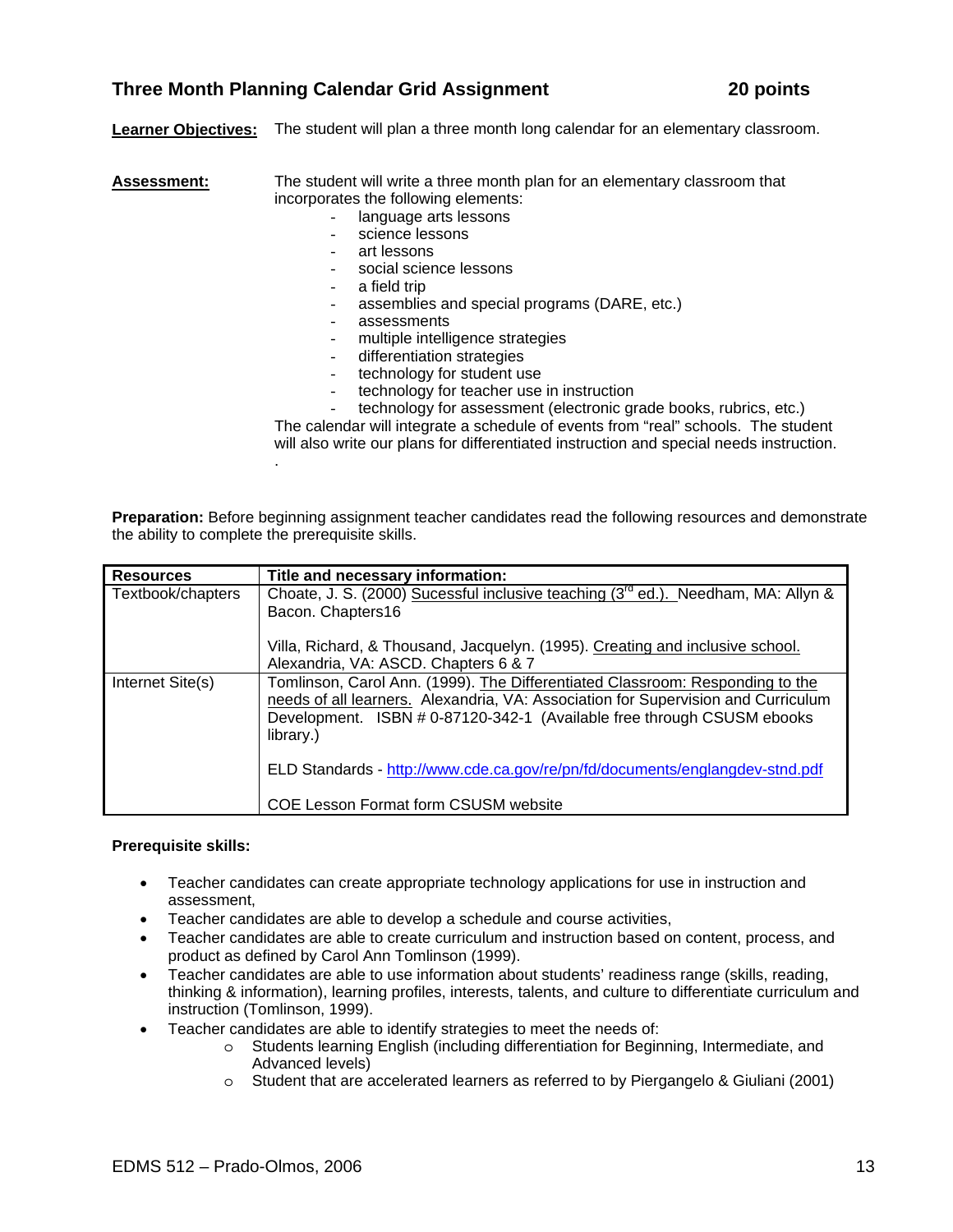#### **Task Guidelines for Three Month Planning Calendar**

**Step One**: You will create your own three month plan for this assignment. On the assigned day, bring the following artifacts to complete your assignment: a school calendar from your observation placement, a calendar grid or published planning book, and your social science and science unit plans.

**Step Two**: On the assigned day you be will completing your three month plan with the assistance of the instructor in groups of three to four members. Referring to your school calendar, you will first need to block out times in your plan book for holidays, assemblies, special programs, in-service days, etc. You will then plan your curriculum into manageable blocks of time in your calendar grid or lesson plan book. The amount of time you select to cover the various content areas is dependant upon your district and/or school standards. For example, if your district mandates two hours of language arts instruction per day you must plan accordingly. You will need to provide evidence of these criteria in your finished calendar grid.

 Your plan will necessarily be an integrated plan that uses Universal Design and Backward Design principles. That is to say, it will be necessary to teach science and social science throughout the day as part of your literacy instruction. Also, be sure to include assignments in all of the content areas, i.e. science, art, social studies.

 You will write out all of the California state standards you will cover during the three months. Place these standards in an easily visible way so that anyone will see them. Standards should be organized using "themes" or "big ideas" Your plan must also include multiple intelligence strategies for special needs and second language students as part of differentiated instruction.

#### **Checklist for Three Month Plan**

The following checklist will help you create your three month plan. Does your plan include:

- 1. A copy of the district/school calendar (photocopies are fine)
- 2. Clearly written California state standards
- 3. A description of your classroom context- student population, grade level, local community, etc. Your classroom context should also include a comprehensive approach to instructional planning. You need to describe your major instructional approaches and how you will utilized universal design to meet the needs of all your students. Detail at least three teaching strategies each for: special needs students, English language learners and multiple intelligences
- 4. A planning grid
- 5. Technology components- assessment, instruction, student use

Note: All components are to be typed. How you organize your planning grid is a matter of style. If you have questions about formats discuss them with your instructor.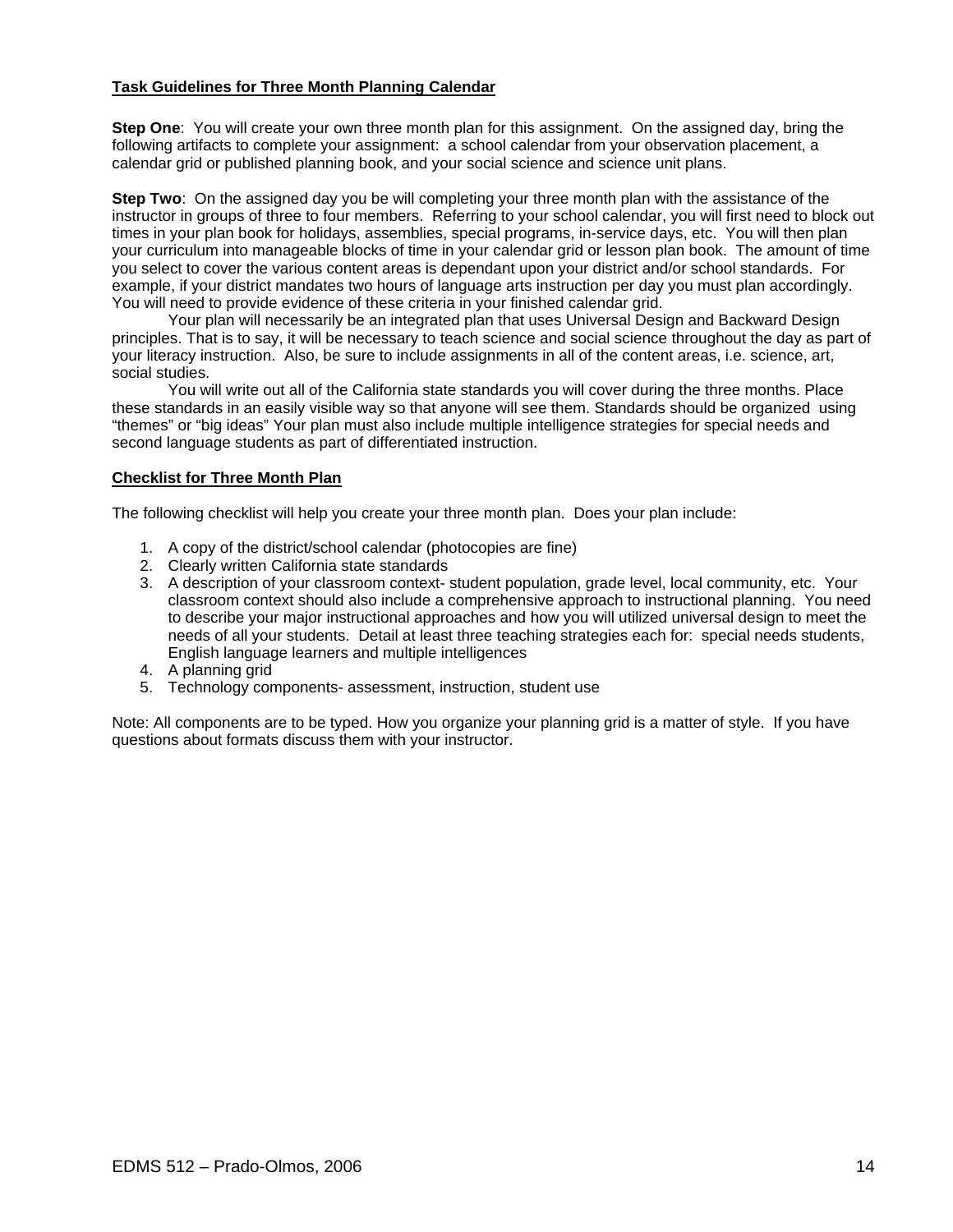# **Rubric for 3 Month Plan**

Is the district calendar attached? 1 pt. \_\_\_\_\_\_\_\_\_

# Statement of classroom context?

| - 0 |        |        |                                                                                 | <b>TOTAL</b> |
|-----|--------|--------|---------------------------------------------------------------------------------|--------------|
|     |        |        |                                                                                 | 3pts.        |
|     |        |        | Not included   Included but lacks   Included with some   Included with in-depth |              |
|     | Detail | Detail | Detail and description                                                          |              |
|     |        |        |                                                                                 |              |

# Content areas & field trip included in meaningful ways?

|              |               |             |             | TOTAL 4pts.  |
|--------------|---------------|-------------|-------------|--------------|
| Not included | 1-2 areas     | 2-3 areas   | All areas   |              |
|              | included in a | included in | included in |              |
|              | haphazard     | ways that   | ways that   | $^{\prime}4$ |
|              | manner        | make some   | make sense  |              |
|              |               | sense       |             |              |

Is the planning grid organized, includes content area standards, instructional strategies, and assessments?

| $\overline{0}$ | 5              | 7              | 10             | <b>TOTAL 10</b> |
|----------------|----------------|----------------|----------------|-----------------|
|                |                |                |                | pts.            |
| Not included   | Grid is        | Grid is        | Grid is        |                 |
|                | organized, but | organized and  | organized and  |                 |
|                | difficult to   | standards are  | easy to read.  |                 |
|                | follow,        | included.      | Content area   |                 |
|                | content area   | Instructional  | standards and  |                 |
|                | standards are  | strategies are | instructional  |                 |
|                | included, a    | included but   | strategies are |                 |
|                | few            | not tightly    | included and   | /10             |
|                | instructional  | connected to   | make sense to  |                 |
|                | strategies and | the standards  | promote        |                 |
|                | assessments    | and            | student        |                 |
|                | are included   | assessments    | learning.      |                 |
|                | but do not     | are minimally  | Assessments    |                 |
|                | connect to the | connected to   | are connected  |                 |
|                | standards      | the standards  | to standards   |                 |

Did the group work together cooperatively in ways that promoted everyone's learning and success? 2 pts.

TOTAL  $/20$  pts.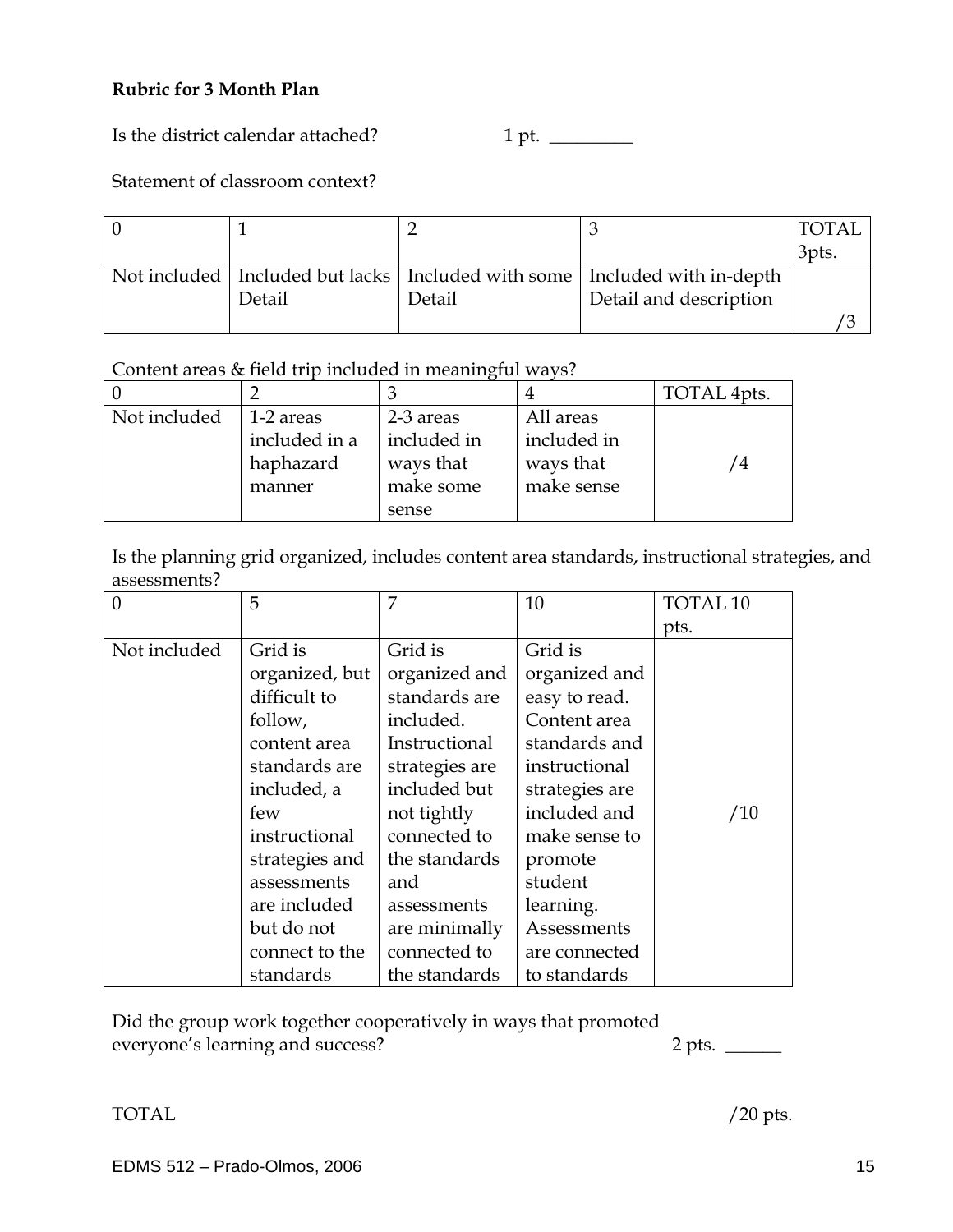# **Lesson Demonstration 10 Points 10 Points**

**Learner Outcomes:** Develop as an instructor by preparing and organizing a lesson around a lesson you taught during your student teaching placement.

**Assessment:** Teaching activity including depth, analysis, and organization.

**Preparation-** Carefully select a lesson. Plan how to teach to your peers.

#### **Process**

You are required to sign up to teach one lesson for one class session. You will also discuss an analysis of your teaching with your peers. **The whole activity should be no more than 15 minutes**. The activity should engage the class and allow us to examine the materials in a meaningful way. Select a lesson that you'd like to have feedback on. **You must provide a context and history to your lesson (i.e. Where was your placement, what were the students like, why did you teach this lesson). Provide a lesson plan to the class**. **In addition, you must write and present a reflective analysis of your teaching. Respond to the following:**

- Did you teach the lesson as planned? If not, what changes did you make to the lesson and why?
- How appropriate were your time allocations for the students, the content, and the planned instructional strategies and student activities?
- To what extent did the class/group as a whole achieve the academic learning goals of the lesson?
- How well did the lesson connect with the students' background and developmental information?
- In what ways did the environment in the classroom, including climate, rapport, routines, and procedures, contribute to student learning?
- In what ways was your lesson effective and what might you do differently to improve the lesson?

**A lesson plan and 1-2 page reflection will be turned into the instructor.** 

### **Electronic Portfolio - TaskStream 10 points**

**Learner Objectives:** Knowledge and skill in creating an electronic portfolio.

**Assessment:** Teacher candidates apply what they have learned from the required assignments to the TPE's designated in a cogent, first person reflection in TaskStream.

> Teacher candidates will include all necessary components in their final submission of the electronic portfolio.

| Resource(s):     | Title and necessary information:                                                                                                                                                                               |
|------------------|----------------------------------------------------------------------------------------------------------------------------------------------------------------------------------------------------------------|
| Internet Site(s) | http://lynx.csusm.edu/coe/eportfolio/index.asp<br>This will take you to the CSUSM COE website where you can get help with how to<br>create your electronic portfolio and information on the required elements. |
|                  | http://www.taskstream.com<br>This is the TaskStream home page where you will register for Taskstream and<br>return to when working on your electronic portfolio.                                               |